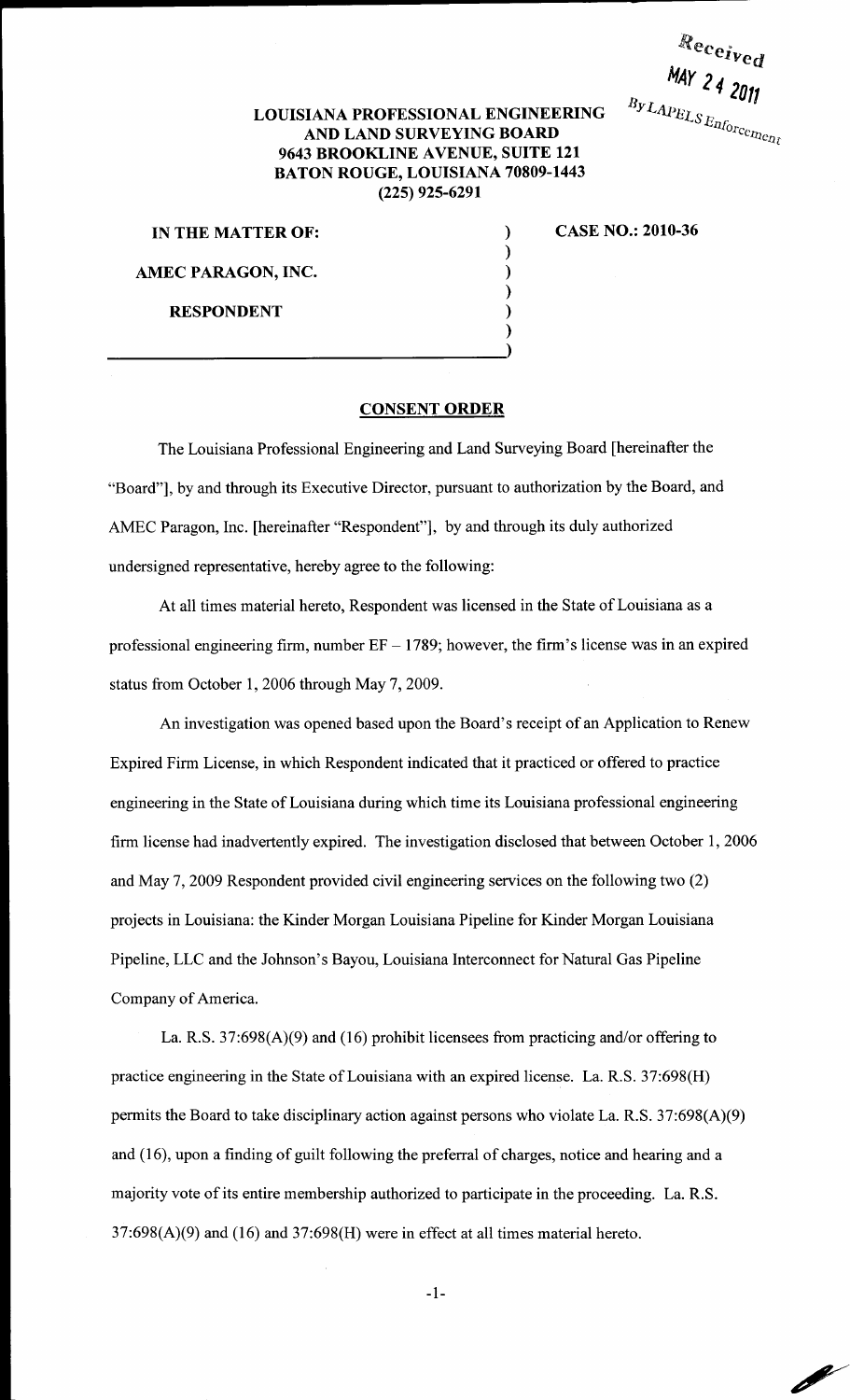It is undisputed that Respondent's license to practice and/or offer to practice engineering in Louisiana had inadvertently expired from October 1, 2006 through May 7, 2009 and that during this time period Respondent practiced and/or offered to practice engineering in Louisiana.

By letter dated November 4, 2010, the Board gave notice to Respondent that it was considering the preferral of charges against Respondent on the grounds that it may have violated La. R.S. 37:698(A)(9)and (16), relative to practicing and/or offering to practice engineering in the State of Louisiana with an expired license. The Board is not investigating, and makes no comment on, the quality of the engineering services offered by Respondent. Nothing in this Consent Order shall be construed as a suggestion or implication that the work performed by Respondent was unsafe, fails to meet a standard of care, or otherwise endangers the citizens of the State of Louisiana.

Wishing to dispense with the need for further disciplinary action and to conclude the instant proceeding without further delay and expense, for the purpose of this proceeding only, Respondent and the Board do hereby enter into this Consent Order, in which Respondent of its own free will consents to the issuance of a Consent Order by the Board, wherein Respondent agrees to (a) pay a fine of one thousand (\$1 ,000.00) dollars, (b) pay administrative costs of two thousand five hundred ninety-five and 71/100 (\$2595.71) dollars, (c) pay past unpaid renewal fees of three hundred sixty (\$360.00) dollars, (d) have its supervising professional successfully complete the Board's online Louisiana Laws and Rules Quiz, and (e) the publishing of this Consent Order on the Board's website and a summary of this matter in the Board's official journal, the Louisiana Engineer and Surveyor Journal, and the reporting of this matter to the National Council of Examiners for Engineering and Surveying (NCEES), identifying Respondent by name.

Respondent admits to inadvertent violations of the referenced laws and/or rules regarding the practicing of and/or offering to practice engineering in the State of Louisiana with an expired license. Respondent acknowledges awareness of said laws and/or rules and states that it will comply with all applicable laws and rules henceforth. Respondent has been advised of its right to be represented by counsel before the Board and/or to appear at any hearing personally or by counsel and present witnesses and evidence in its own behalf, and it hereby waives this right and

-2-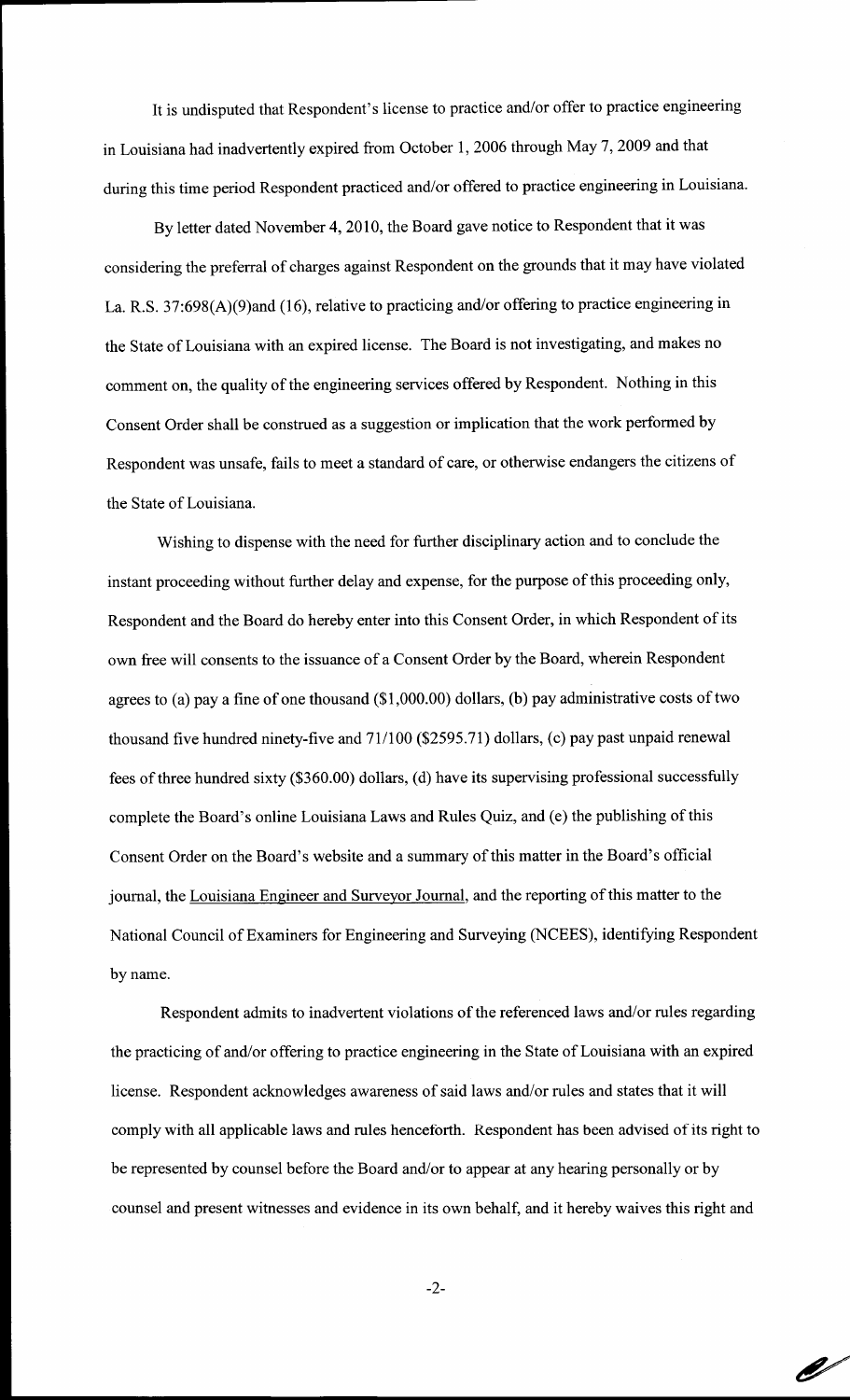its right to appeal; and it states affirmatively that it has been afforded all administrative remedies due it under the law.

Therefore, in consideration of the foregoing and by signing this Consent Order, Respondent does hereby waive its right to a hearing before the Board, to the presenting of evidence and witnesses in its behalf, to Findings of Fact and Conclusions of Law in this case, and to judicial review of this Consent Order.

Respondent hereby represents (a) that it fully understands the meaning and intent of this Consent Order, including but not limited to its final and binding effect, (b) that it has voluntarily entered into this Consent Order and that no other promise or agreement of any kind has been made to or with it by any person whatsoever to cause the execution of this instrument and (c) that the sanctions set forth in this Consent Order do not prevent the Board from taking further disciplinary or enforcement action against Respondent on matters not specifically addressed in this Consent Order.

WHEREFORE, the Louisiana Professional Engineering and Land Surveying Board and Respondent agree that:

1. Respondent shall pay a fine of one thousand (\$1 ,000.00) dollars, which shall be tendered to the Board by certified check payable to the Board, due upon the signing of this Consent Order; and

2. Respondent shall pay administrative costs of two thousand five hundred ninetyfive and 71/100 (\$2595.71) dollars, which shall be tendered to the Board by certified check payable to the Board, due upon the signing of this Consent Order; and

3. Respondent shall pay past unpaid renewal fees of three hundred sixty (\$360.00) dollars, which shall be tendered to the Board by certified check payable to the Board, due upon the signing of this Consent Order; and

4. Respondent shall have its supervising professional successfully complete the Board's online Louisiana Laws and Rules Quiz with a score of 90% or higher and return it to the Board within sixty (60) days of the effective date of this Consent Order; and

5. This Consent Order shall be published on the Board's website and a summary of this matter shall be printed in the official journal of the Board, the Louisiana Engineer and

-3-

P)